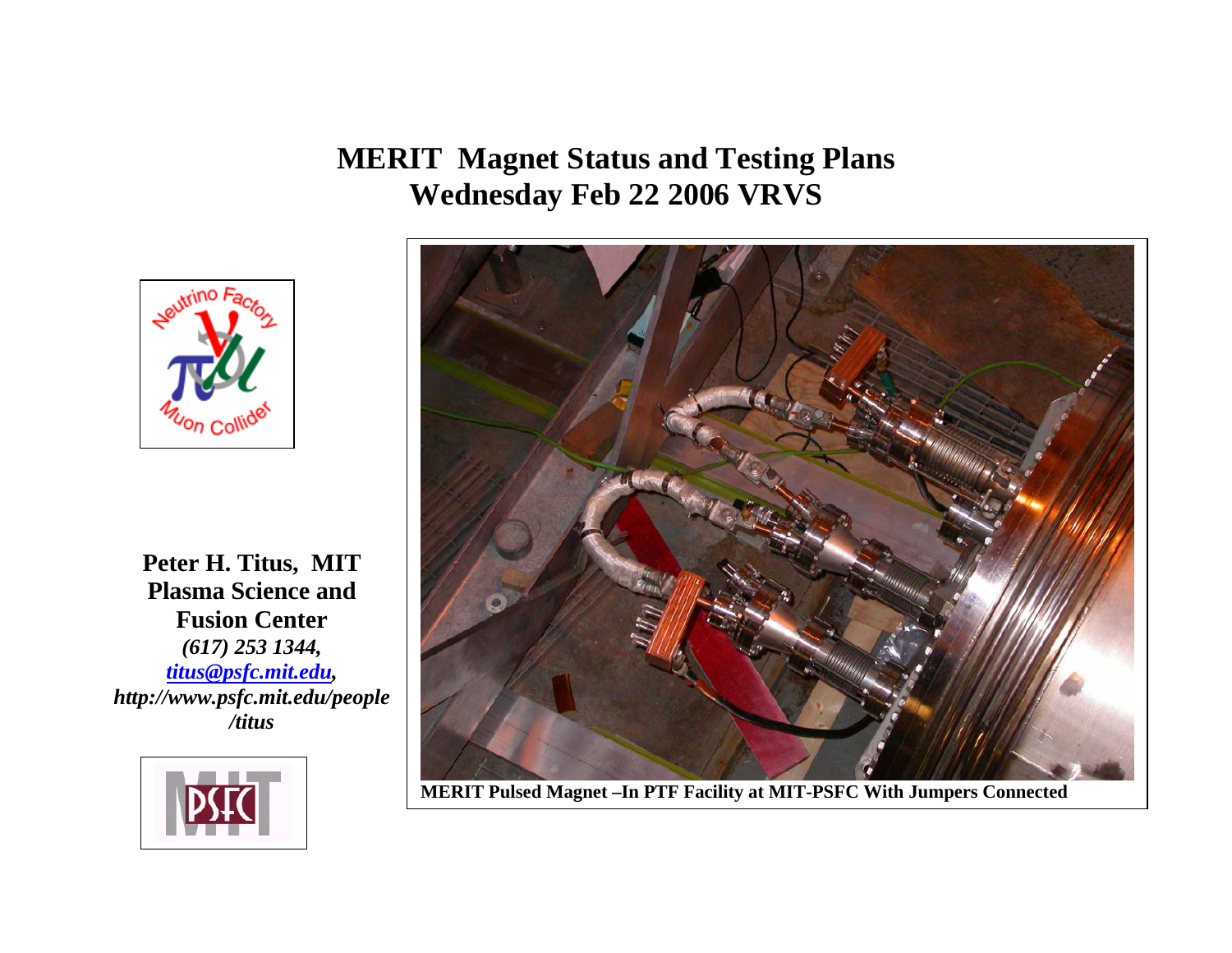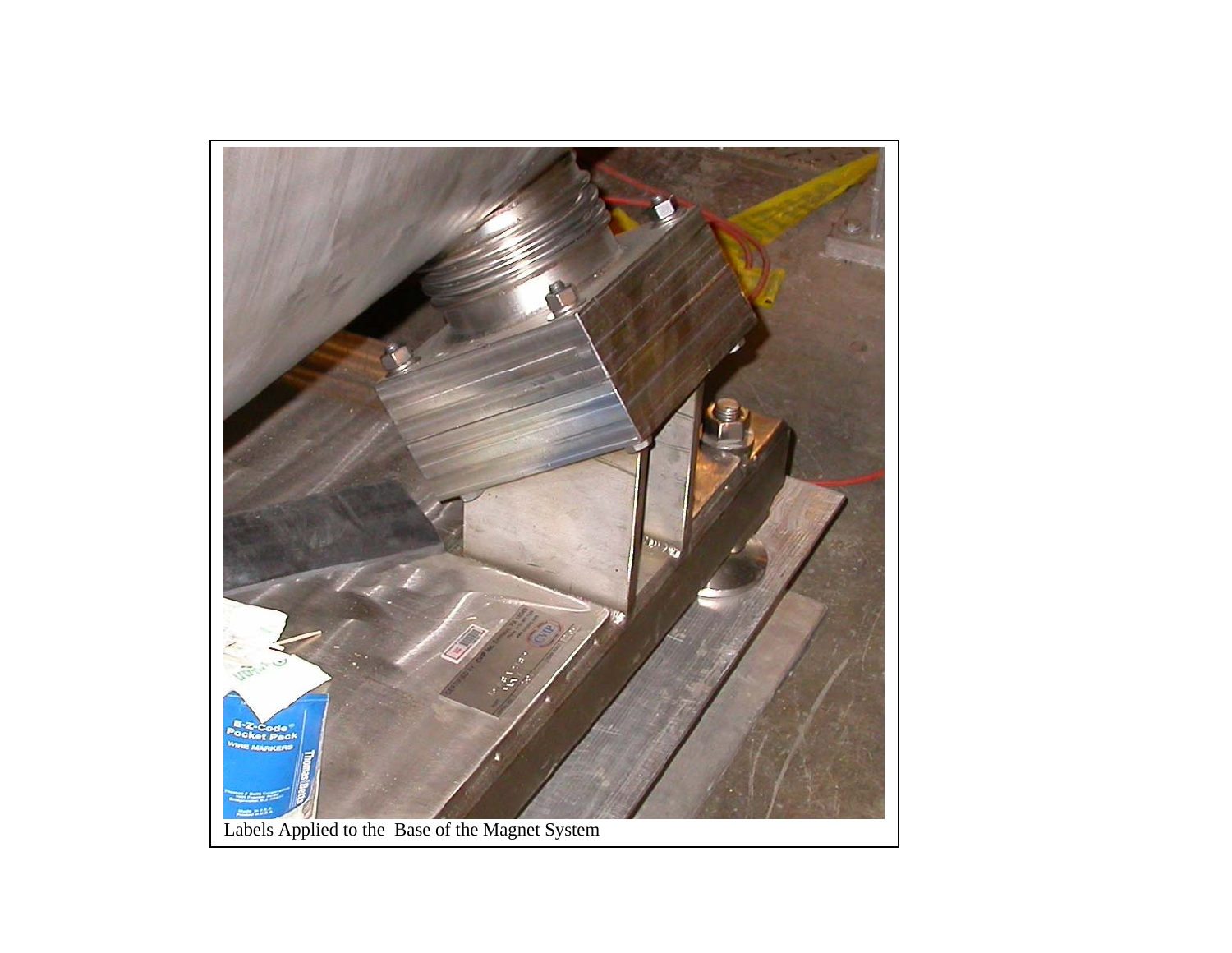### **Status:**

**-Still assembling things** 

**We have done some (very) low current tests** 

**Most Bus Bar connections have been made and are being assembled.** 

### **Vacuum Jacket Pressure is holding at 60 Millitorr.**

#### **Vacuum Measurements**

After receipt at MIT Feb 7 2006 9.0 Torr =  $9/760 = .012$  atm After an hour pump down Feb8 2006 59 millitorr Friday Feb 10 40 millitorr Tuesday Feb 14 9:00 AM 60 millitorr Thurs Feb  $16\,2:10\,$  PM 60 millitorr

Baseline at CVIP Jan 2006 5 millitorr minimum, 9 millitorr after shut down of vacuum pump, 100 millitorr after sitting over night



**Vent pipe components are cut, many are welded. No progress in the shop. At this time I have decided not to put heat tracing on the pipe. We will** 

**use Armaflex insulation, and may leave some sections un-insulated. And use gutters if needed.** 

**The ODH sensor has been received and we had a small tutorial on its use.** 

**Cryogenic Lines are beginning to be run. These will be ½ inch copper pipe. This is what the long run from LDX is. We possibly can do a 1.9T 300 v pulse from room temperature (the coil heats only 5 degrees. )**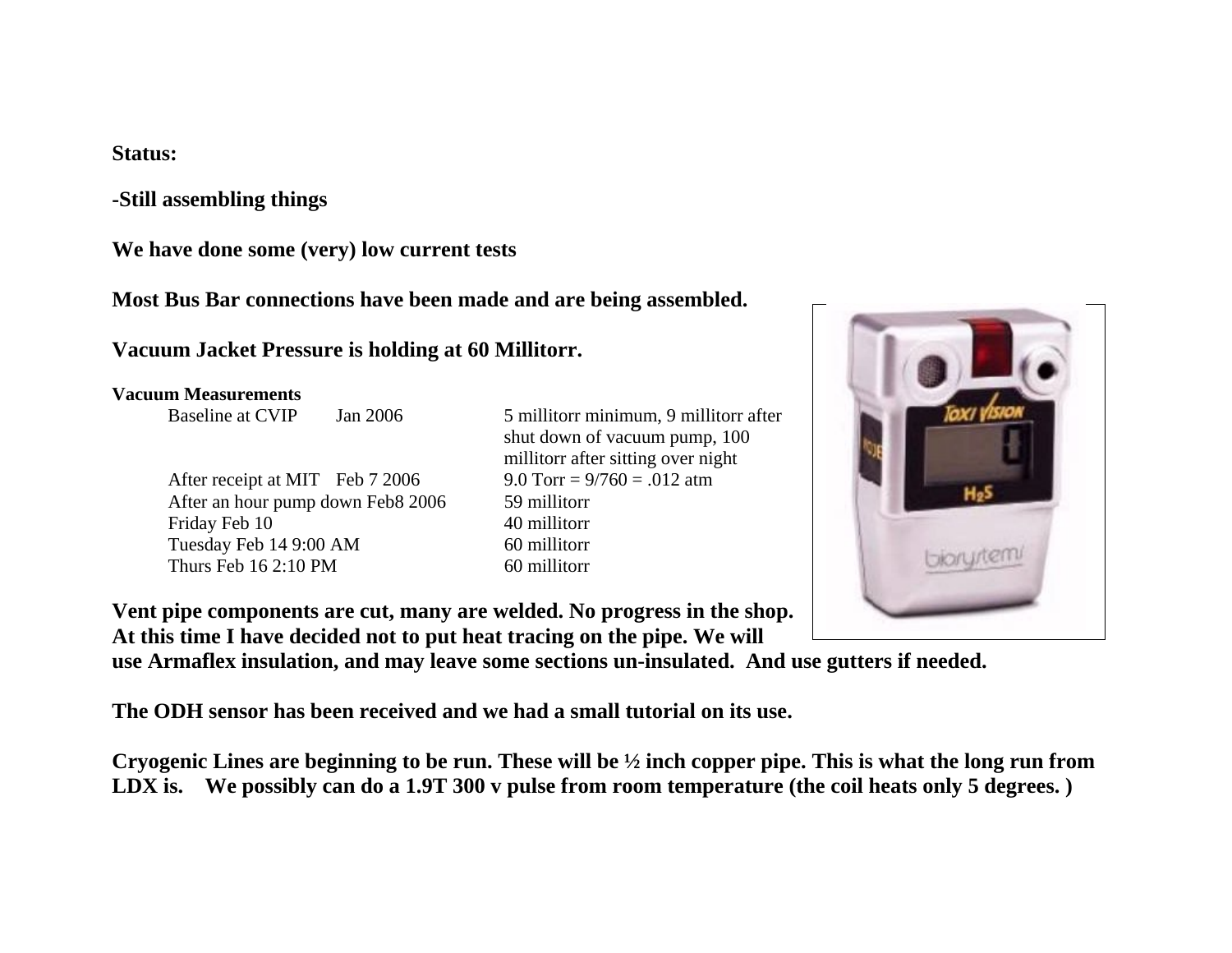## **Low Current Power-Up**

10 volts was applied over about 5 seconds and the current, as measured by the power supply meter, stabilized at 22 amps. Welder current meter ( hand held meter which forms a loop around the power lead) showed ~27 amps. The coil is at room temperature.

| Date | Outer   | Inner   | Middle  | Coil              | Current       | Current | Field          |
|------|---------|---------|---------|-------------------|---------------|---------|----------------|
|      | Segment | Segment | Segment |                   | <sub>on</sub> | From    | Measured       |
|      | #3      | #1      | #2      |                   | Power         | Welder  | by the         |
|      |         |         |         |                   | Supply        | Hand    | Gauss          |
|      |         |         |         |                   | meter         | Held    | meter          |
|      |         |         |         |                   |               | meter   |                |
| Feb  | 4.55v   | 1.94v   | 3.25v   | 9.74y             | 22            |         | $85 - 25 = 60$ |
| 16,  |         |         |         |                   |               |         | milliT         |
| 2006 |         |         |         |                   |               |         |                |
| Feb  |         |         |         | 9.77 <sub>v</sub> | 22            | 26.5A   | $85 - 25$      |
| 16,  |         |         |         |                   |               |         | $=60$          |
| 2006 |         |         |         |                   |               |         | milliT         |



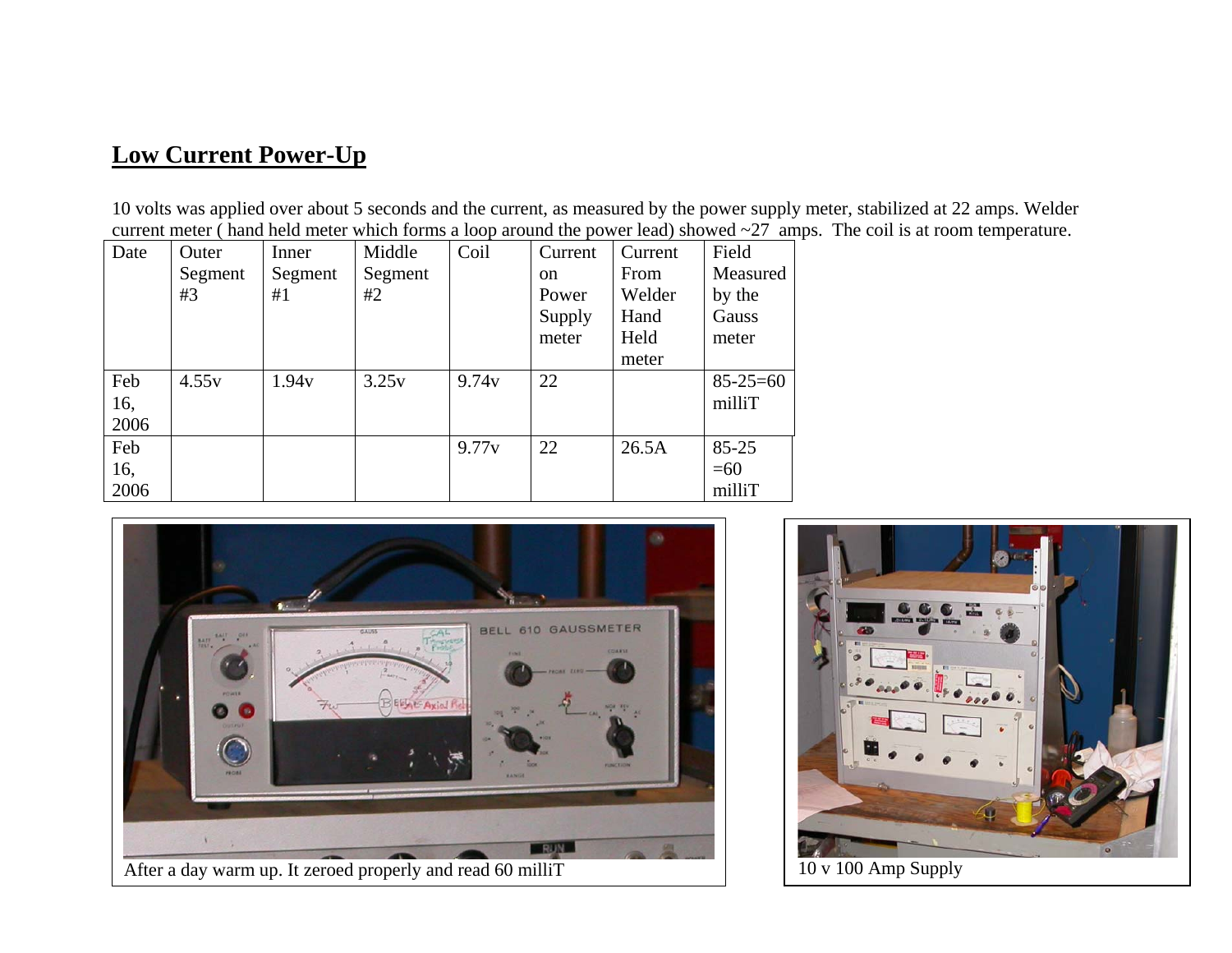# **Power, Lead, and Jumper Connections**

**WASP probe and Magnetic Reconnection Experiments are complete – or have a delay. We are connecting to the large power supplies and should be able to do some lo current tests this week or next.** 





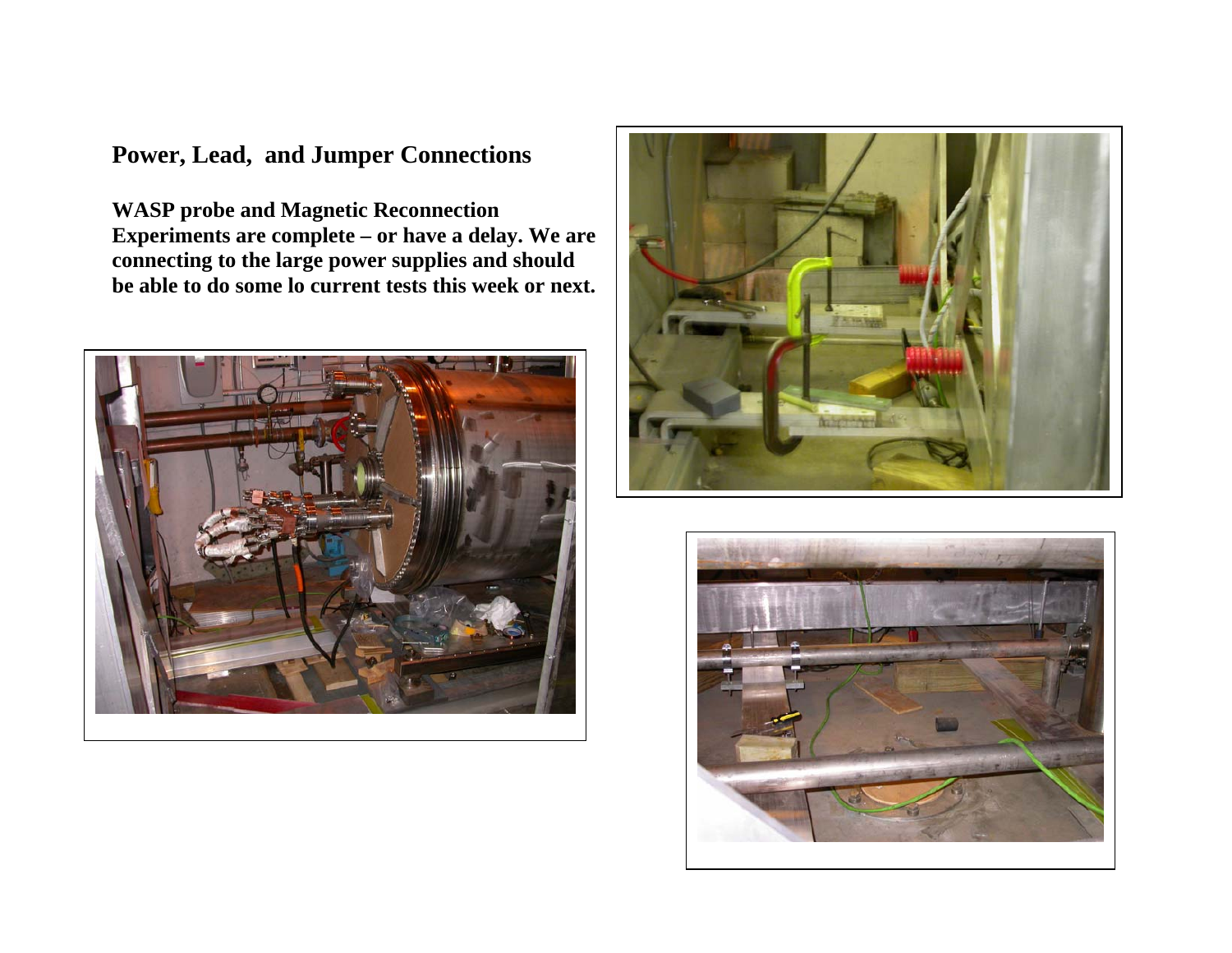## **Insulation Tests**

CTD materials slump badly on vertical surfaces – They would be almost impossible to apply to the cover. We plan to use Pittsburgh-Corning FoamGlas. It is a closed cell foam that survived dunk tests well. The cells have H2S and would be flammable, but the dunk test produced little damage to the foam cell structure (as measured by a "smell" test.



"Great Stuff" Home insulation foam survived the dunk tests very well. The white CTD material, applied in a thick coat lost it's bond after a dunk test but behaved well as an adhesive. "Great Stuff" is flamable





Templates are prepared to cut sections of foam glass to apply to the cover.



Glass foam survived dunk tests well. Green is the CTD material. Blue is Stycast We still haven't dunked this sample.